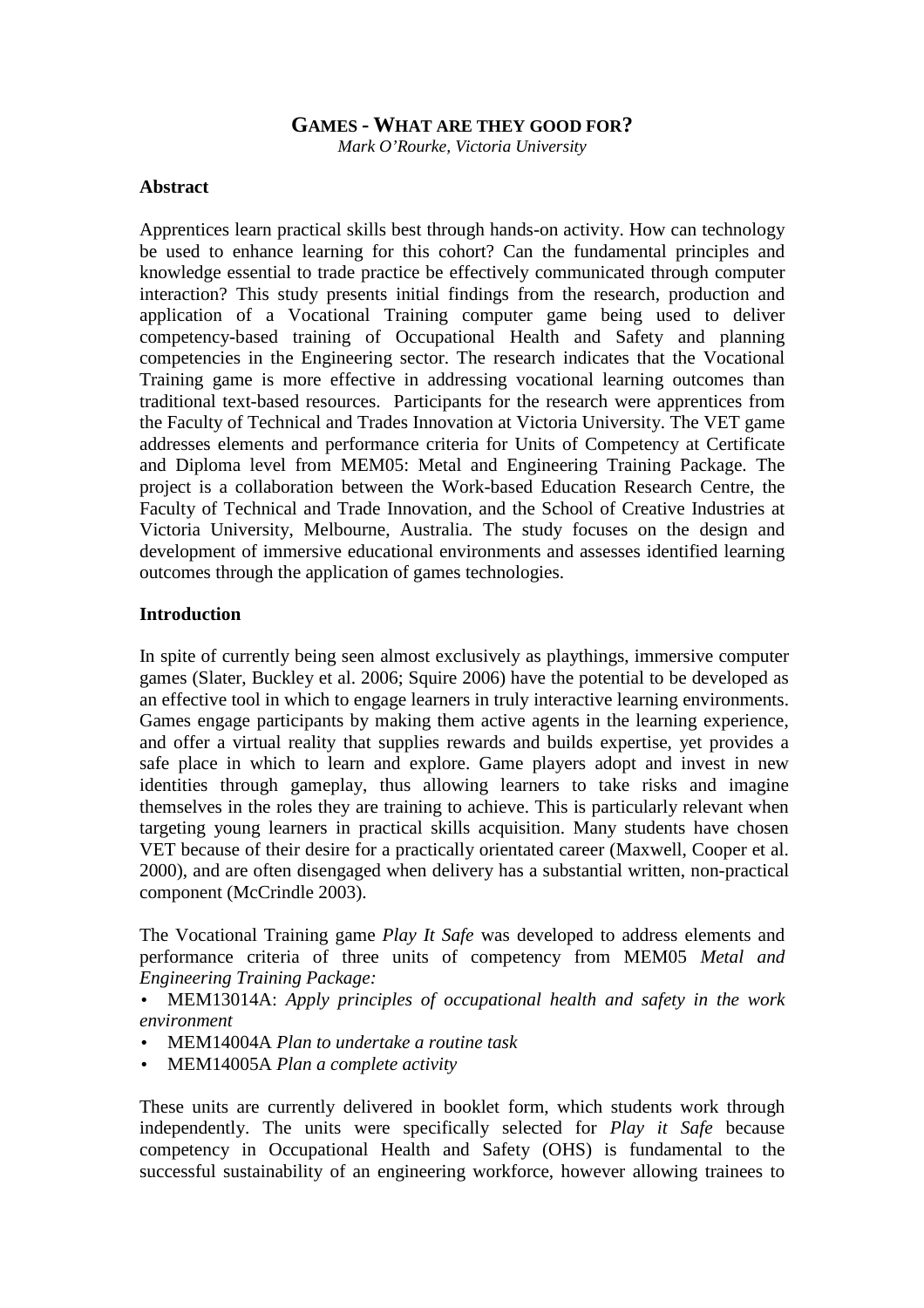gain real world experience on industrial equipment presents industry and training institutes with resource and logistic difficulties, while exposing personnel to potential risk. Other considerations for choosing game content included the level of engagement for OHS subject material; available resources and delivery methods; and the learning styles of the student cohort.

The Vocational Game scenario takes place in an Engineering workshop where the user plays the role of a new employee. The user makes a series of planning and safetybased choices relating to uniform, protective clothing, handling chemicals, operating machinery and performing tasks. The user interacts with supervisors and fellow workers, with the game goal being to successfully plan and perform a day's work without injuring themselves, their fellow workers or destroying equipment. By playing the game learners become aware of their actions in mitigating risk.

## **Literature review**

Computer games are action and goal directed and when used as learning tools allow learners to be active agents in acquiring skills and knowledge, rather than passive consumers (Squire 2006). However, games will only empower learners if they have the principles of effective learning built into them. Well designed games cultivate problem solving skills and understanding through the inherent characteristics of gameplay, including 'pleasant frustration' (feeling motivated by tasks that are challenging, but do-able), access to information on-demand, contextualised environments for skill development and safe havens in which to explore and learn (Gee 2007). Once users become familiar with the game domain they are able to customise the game environment and take on new identities. In this way learning is contextualised, and expertise develops through cycles of learning and practise (Yelland 2007).

An Activity System can be conceptualised as one where learners' interactions with physical or abstract objects (such as skills or knowledge) are mediated by both tools (such as concepts or resources) and cultural context, and occur within communities with whom the learner both shares transformation of the object and mediates activity through division of labour and shared norms and expectations (such as tutorial groups or workplaces) (Squire 2002). The distinctions between sustainable process-driven systems and short-term content-dependent learning become apparent when learning methods and outcomes are evaluated as part of an Activity System framework. The activity generated by process-driven game systems creates deep learning environments in which key content elements are understood because they are placed, in a meaningful way, within existing conceptual structures. In process-driven learning the learner's immersion in an Activity System creates deep, sustainable learning. Deep learning is accessed through engagement in an activity that involves interacting with a variety of social, psychological and physical channels (Kaptelinin and Cole 2002). This provides a more durable system of knowledge than content-driven methods, which tend to promote surface learning where learners recall facts in isolation and may have difficulty transferring them to actions (Biggs 1999).

Activity Theory (Engestrom 1993) was used to conceptualise this study. It is effective for analysing complex Human Computer Interaction (HCI) systems, such as gamebased training (Squire 2002) in teaching and learning environments, because it takes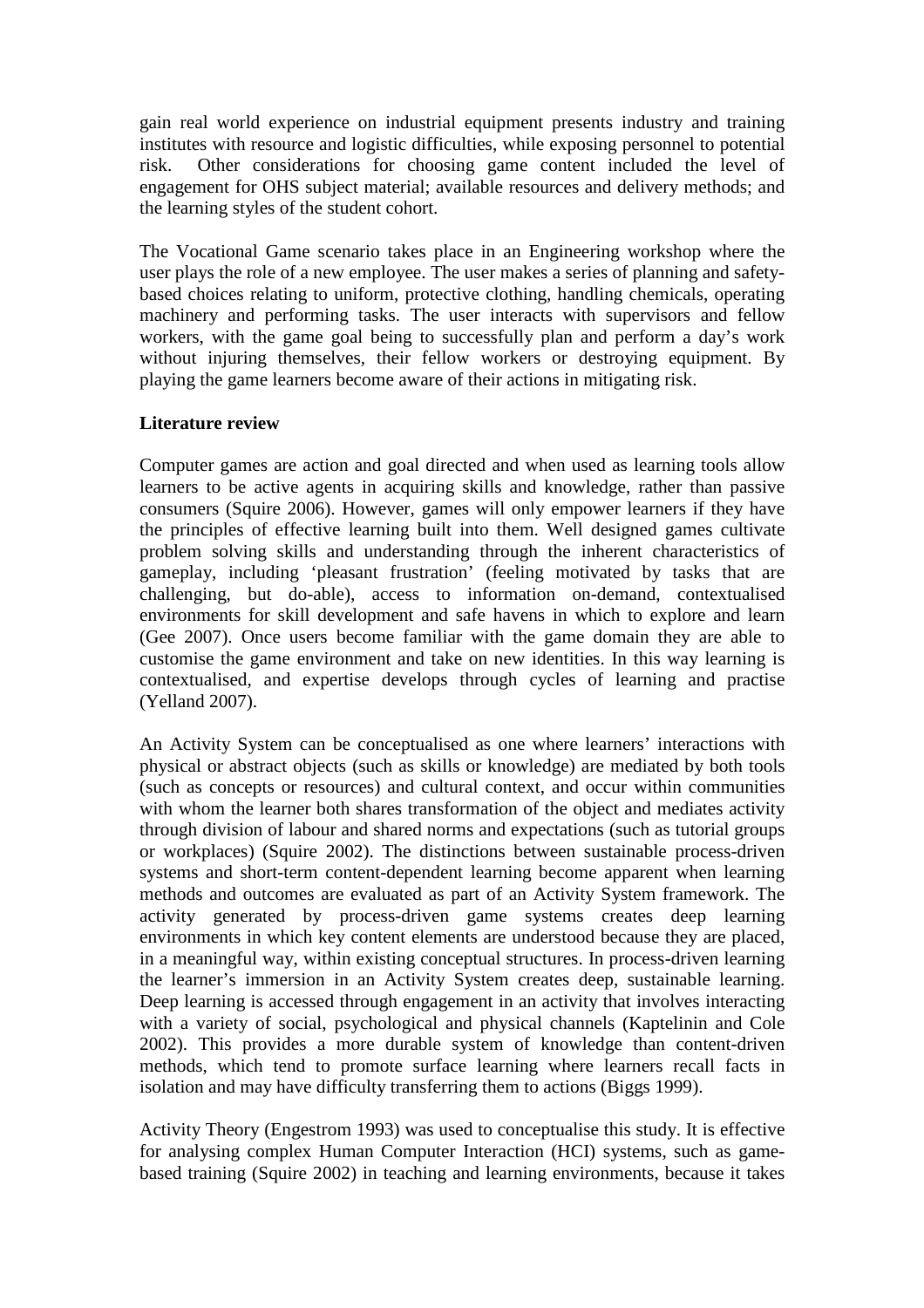account of the interactions between the various contradictory forces that produce learning outcomes. An Activity System allows for the interactions and consequent transformations of personal, social, cultural and technical elements within its boundaries (Engestrom 2000). It represents the processes of learning as developmental transformations along a continuum of knowledge in the Vgotsykian-Leont'ev tradition (Vygotsky 1978). Activity Theory not only provides a theoretical language for analysing the learning outcomes of educational games, but also illustrates how the effectiveness of any learning process is dependant upon the interaction of variables within its system (Kaptelinin and Cole 2002). Engestrom's (1993) classification of primary and secondary contradictions in Activity Systems was particularly useful. Engestrom defined primary contradictions as those that occur within a single component of a system; and secondary contradictions as those that occur between components of a system, for example: between subject and game moves; or as the result of the interaction between learning outcomes, the learner and narrative structure (see Figure 1).



**Figure 1: ACTIVITY SYSTEM for VET Games** 

Fundamental to the success of games is player enjoyment. Games are engaging because there is an element of fun in the playing of them. Papert (1998) described 'hard fun' as the enjoyment had from mastering hard and complex gameplay. Engaging gameplay is a component of the Activity System that defines the learning domain in this research and participants in this research were asked to consider fun as a factor in their learning. Whitton (2009) asks if perceptions about using games for educational purposes impacts on the degree of enjoyment in the game playing experience. Qu and Johnson(2005) discuss additional player motivations, such as fear of failing, in the educational context. Csikszentmihalyi (1990) takes a more holistic view in his research about what makes experiences enjoyable and defines a universal entity he termed 'flow'. Sweetser and Wyeth (2005) propose a gameflow model which consolidates the interactions and contradictions among theories of enjoyment, consisting of eight core elements: concentration, challenge, skills, control, goals, feedback, immersion and social.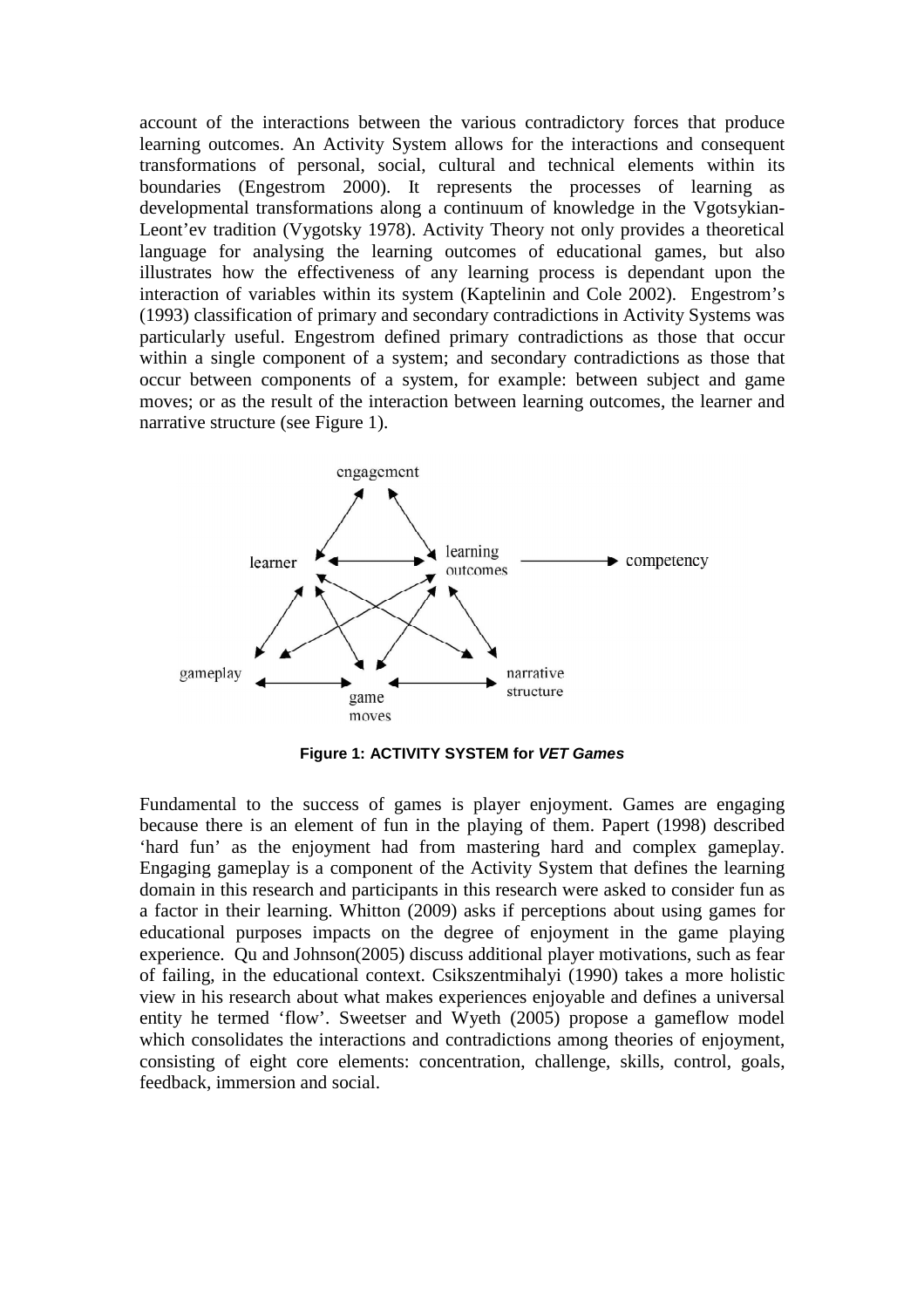## **Research method**

The game was designed to test the hypothesis that enhanced student competency could be achieved by attending to the interplay of an Activity System's secondary contradictions following Engestrom's (1993) classification.

A six phase pedagogically-focussed development and evaluation process guided the game's development (Hill, Belanich et al. 2006). A final evaluative and developmental review phase measured the impact and effectiveness of the components of the game. This approach, as detailed below, with its focus on user needs and training requirements, is particularly suited to the development of VET games.

## *Phase 1: Analyse the training domain*

The training domain is largely defined by Training Packages, which prescribe:

- performance criteria,
- underpinning skills and knowledge.
- critical aspects of evidence, and
- method and context of assessment.

The assessment and delivery criteria from Units of Competency were contextualised for the training domain by interviewing trainers and students about their experiences of the delivery of the units of study.

## *Phase 2: Develop a story board prototype*

A written game play scenario and visual storyboards were developed. Pedagogical controls such as feedback mechanisms, contingencies, a scoring system, and game inventory needs informed the design.

#### *Phase 3: Implement a computer version of the training prototype*

A suitable game engine was programmed and the user interface and graphic elements were designed and modelled.

### *Phase 4: Refine objectives and link their conditions and standards to game activities*. Once working versions of the system were available, usability testing was conducted to optimise levels of interactivity and game play focusing on:

- Learnability (e.g. intuitive navigation)
- Efficiency of use
- Memorability
- Few and non-catastrophic errors
- Subjective satisfaction.

A continuous assessment functionality was maintained by recording players' progress and scores. Game actions were reviewed to ensure their alignment with learning outcomes.

# *Phase 5: Develop training support content for students, instructors and training developers*.

Supportive learning materials and gameplay instructions were developed for teachers and students. Supportive material for teachers includes activities on how to use the training game to promote discussion and learning in a classroom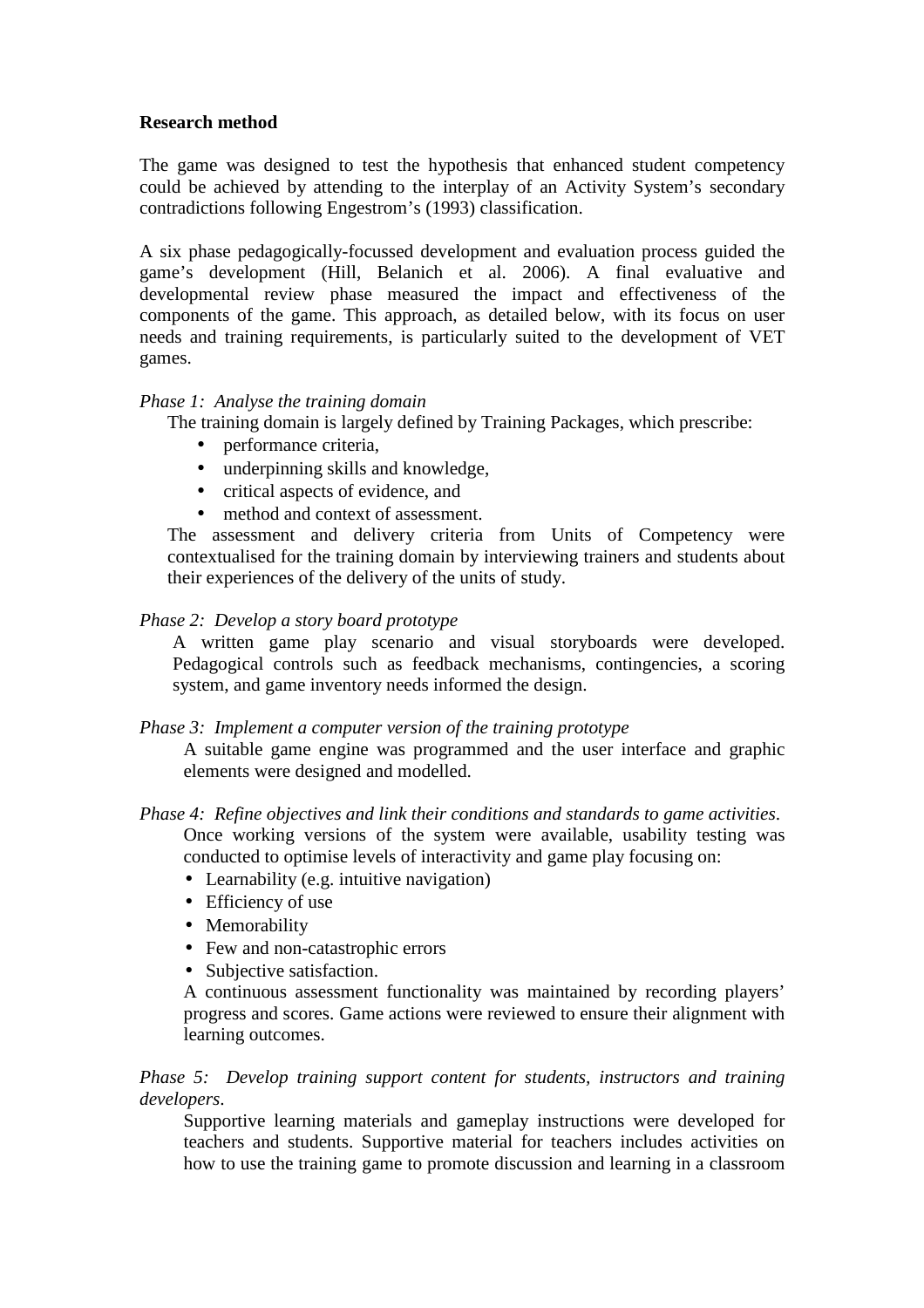environment or as part of a flexible learning package. Data for the development of these activities came from observation and interviews with teachers.

#### *Phase 6: Measures of Effectiveness*

The impact of the variable components of the game on learning outcomes achieved were analysed by utilising interviews, focus groups and questionnaires (see Figure 1). Multiple choice tests were used to assess the pedagogical outcomes of the games.

Quantitative and qualitative data were collected for this research during Phases 2, 3 and 4. Two groups of student apprentices aged 18-35 years from the Faculty of Technical and Trades Innovation at Victoria University participated in the study. Quantitative data were generated by subjects participating in multiple choice tests. These were conducted on course induction day; and before and after playing the VET game. A survey was also administered. Qualitative data were collected during mediated focus group discussions and from individual interviews. A summary of data collection methods is indicated in Table 1.

| <b>PARTICIPANTS</b>                                                                                                                                                                                                                                                                                                                                                                                                                                                                                                    | <b>DATA COLLECTION METHOD</b>   |                           |                            |               |                   |                               |  |  |
|------------------------------------------------------------------------------------------------------------------------------------------------------------------------------------------------------------------------------------------------------------------------------------------------------------------------------------------------------------------------------------------------------------------------------------------------------------------------------------------------------------------------|---------------------------------|---------------------------|----------------------------|---------------|-------------------|-------------------------------|--|--|
|                                                                                                                                                                                                                                                                                                                                                                                                                                                                                                                        | <b>SCORED RESULTS</b>           |                           |                            | <b>SURVEY</b> | <b>INTERVIEWS</b> | <b>FOCUS</b><br><b>GROUPS</b> |  |  |
|                                                                                                                                                                                                                                                                                                                                                                                                                                                                                                                        | <b>INDUCTION</b><br><b>TEST</b> | <b>PRE</b><br><b>TEST</b> | <b>POST</b><br><b>TEST</b> |               |                   |                               |  |  |
| Group 1                                                                                                                                                                                                                                                                                                                                                                                                                                                                                                                | x                               | x                         | X                          | X             |                   | x                             |  |  |
| Group <sub>2</sub>                                                                                                                                                                                                                                                                                                                                                                                                                                                                                                     | X                               | X                         | X                          | X             |                   |                               |  |  |
| <b>Interviews-</b> participants will be interviewed after playing VET games.<br><b>Focus groups-</b> participants will discuss their experience of playing VET games.<br>Surveys - participants will be given a survey including questions focussing on enjoyment level, perception<br>of educational value, comprehension, difficulties, perception of being in a real workplace.<br>Scored tasks - Multiple choice tests, delivered as part of induction; before playing Play It Safe; after<br>playing Play It Safe |                                 |                           |                            |               |                   |                               |  |  |

#### **Table 1: Data Collection.**

*Play It Safe* can be considered as a discrete Activity System. By collecting data from this system, comparative analysis of the components in the system can be undertaken. Both qualitative and quantitative data were analysed in the context of Activity theory. By gaining insight into the impact that the components (contradictory variables) have in different systems we can understand the interplay of the components and hence their impact on learning outcomes (developmental transformations).

#### **Results and Discussion**

Engineering student apprentices learn OHS through a program of self directed textbased studies. Before their induction into the course at Victoria University they are sent a booklet that addresses the Units of Competency from MEM05 *Metal and Engineering Training Package:*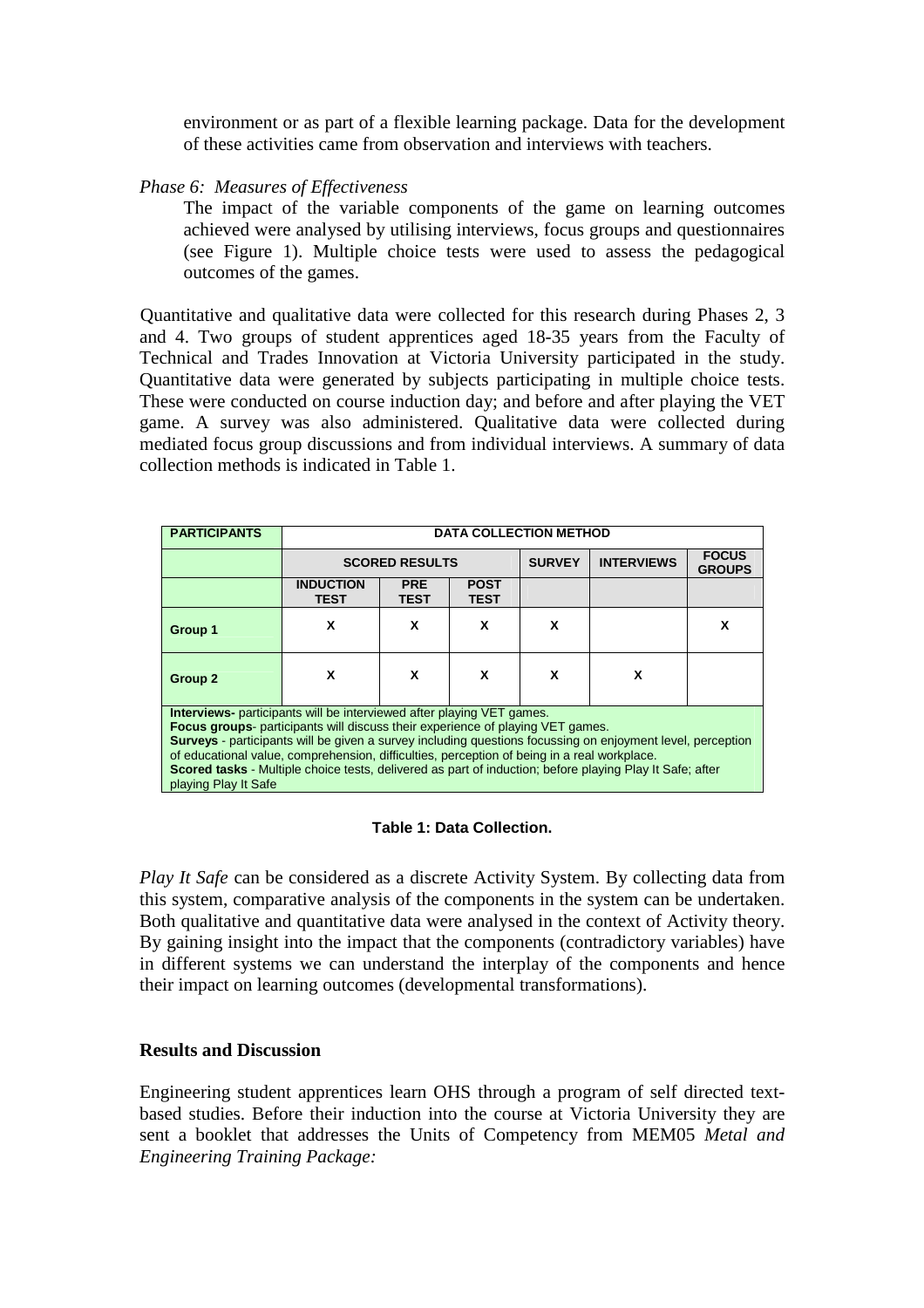• MEM13014A: *Apply principles of occupational health and safety in the work environment* 

- MEM14004A *Plan to undertake a routine task*
- MEM14005A *Plan a complete activity*

Students study the course material prior to arriving at their day long course induction. The induction involves a tour of the training workshops, classroom based discussion and presentation of a video addressing OHS in the Engineering sector. At the end of the induction program students undertake a multiple choice test to assess their levels of competency in the Units.

For both groups of students the induction day was some months previous to participating in this study. Quantitative data in this research involved students undertaking a pre-assessment multiple choice test prior to playing *Play It Safe*. After spending around 45 minutes playing the game students undertook a post-assessment test. All questions in the assessment tools were of a similar form and at an equivalent standard. Following the post-assessment test students were interviewed or participated in focus groups (see Table 1).

The two student groups were combined and a paired 2 tailed t-Test was undertaken comparing the pre-assessment test results and the induction day test results for the same students. This indicated a significance value of  $p=0.24125$  (see Table 2). Thus the null hypothesis of no difference between the groups is not rejected at the 5 percent level. We can infer from this result that, for the performance criteria being assessed, students remained at the same level of competency during the period between their induction and this research study, probably retaining currency due to their workplace exposure. This means that, for the purposes of this study, students are understood to have remained at their base levels of competency and any improvements demonstrated after undertaking *Play It Safe* would be due to engaging in the gameplay.

A second paired 2 tailed t-Test was then carried out on the pre-assessment and post assessment scores of the two groups of students. This indicated a significance value of p=0.0000001 (see Table 3). Thus the null hypothesis of no difference between the groups is rejected at the 5 percent level and the higher score results for individuals in the post-assessment are statistically significant, indicating that playing the game significantly improves performance outcomes in the assessment tests. This positive impact on learning outcomes can be explained by the way that game playing engages the secondary contradictions of the Activity System (see Figure 1).

Results for the induction test were not available for all students in the group, therefore the number of subjects in Test A: Induction/Pre-assessment analysis (Table 2) is smaller than for the comparative data presented in Test B: Pre-assessment/Postassessment analysis (Table 3).

|                     |  | Mean  | t-Test     |  |  |  |
|---------------------|--|-------|------------|--|--|--|
| Induction           |  | 81 17 | p=0.241248 |  |  |  |
| Pre-assessment      |  | 78.76 |            |  |  |  |
| ____<br>_ _ _<br>__ |  |       |            |  |  |  |

**Table 2 : Data Analysis TEST A**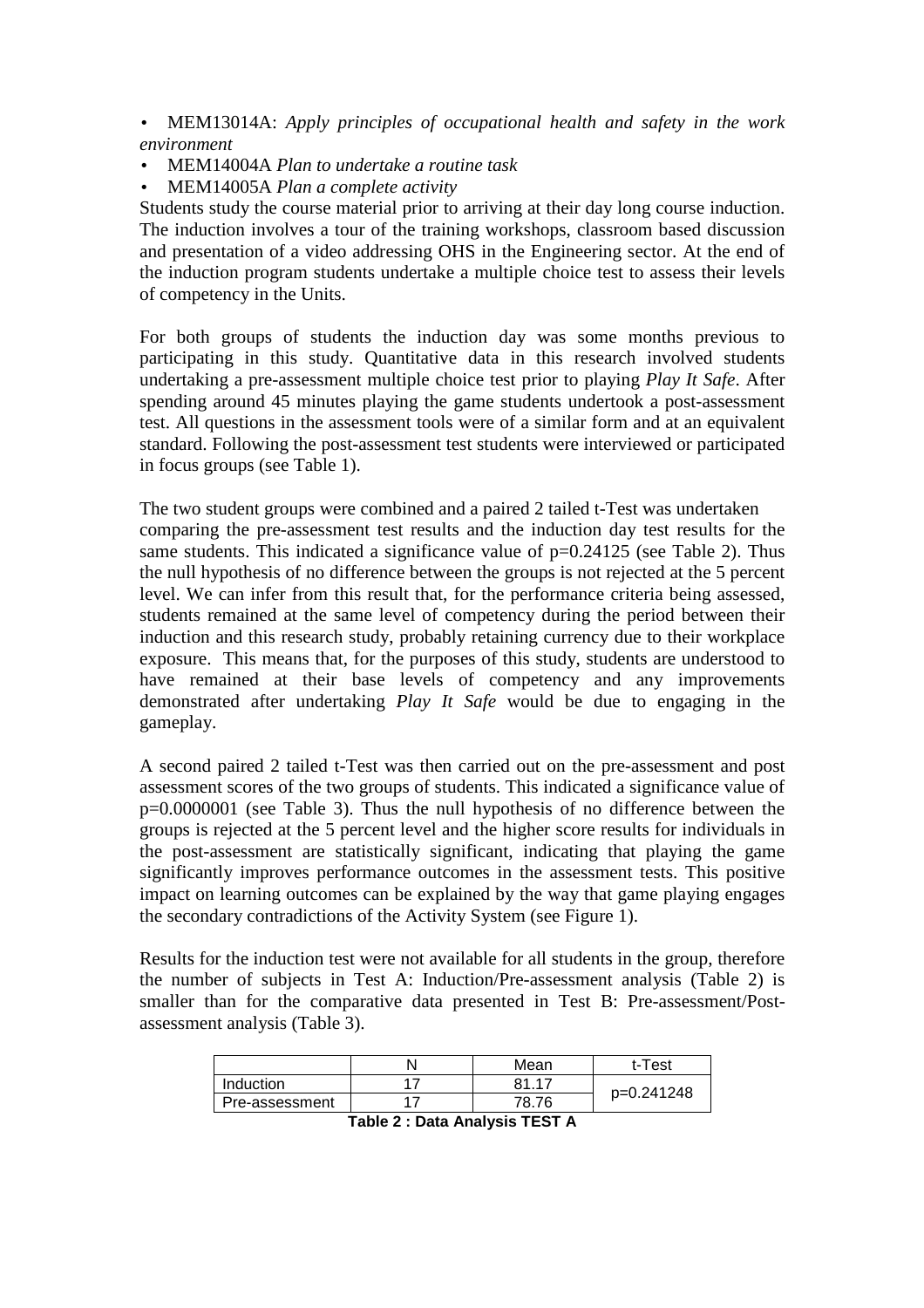|                 |    | Mean   | t-Test     |  |
|-----------------|----|--------|------------|--|
| Pre-assessment  | 24 | 77.7%  |            |  |
| Post-assessment | 24 | 88.15% | p=.0000001 |  |

**Table 3 : Data Analysis TEST B** 

*Play It Safe* addresses performance criteria from the Units of Competency through gameplay. There is little text-based information in the game that students need to read and remember. Critical information, which is assessed in the multiple choice tests, is all delivered through in-game actions and interactions. The qualitative data, collected through interview and observation considers the developmental transformations and reflections noted by students after playing the game. *Play It Safe* offers an agentdriven, experiential, process-based learning delivery method. This style of delivery emerged as being particularly suited to VET learners who are:

- more visual than verbal, in that they like to watch and see rather than read and listen
- hands-on learners who prefer to learn by doing and by practising
- characterised by socially contextualised learning where they like to learn in groups with other learners
- not self-directed learners, but like to have instructor guidance and a clear understanding of what is required of them.

(Smith and Dalton 2005)

VET learner preferences are summarised in the following 2D diagram.



**Figure 2: Factors describing VET learner preferences(Smith 2001)** 

This is reflected in statements from interviews with participants:

Ben *"The game is much better –took me half the year to read the booklet. The game reinforces issues"*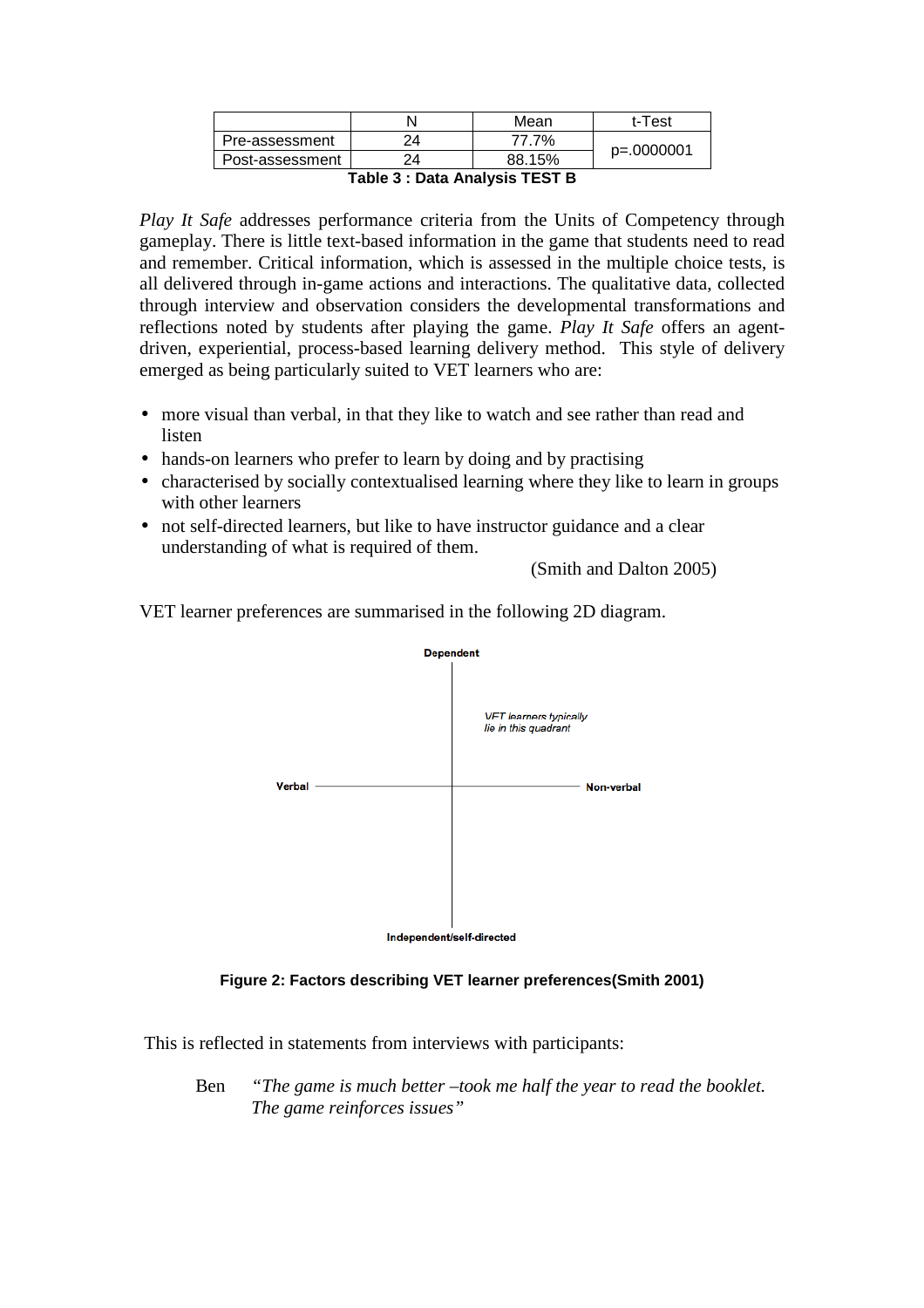- Jake *"You can always read a book but until you put it into action it doesn't make sense. The book doesn't really show you the safety issues. You need to experience it to really understand it"*
- Greg *"Better than other written material because you can't complete the game unless you complete the tasks-make you look at things-you need to know what you need to look for"*
- Simon *"You are actually doing it in the game, in a book you just write it down, you don't learn anything, the teacher marks it and that's the end of it."*

While playing *Play It Safe* the users' focus is directed to the in-game content, that is to achieving the game's goals of not dying or being injured, rather than on the educational goal of achieving competency. Lindley (2005) maintains that during gameplay, "the performance of game moves consumes most of a player's cognitive resources." Designing workshop activities as the focus of the gameplay tasks allowed learners to 'learn by doing' while accessing the sort of deep learning that is achieved by engaging in the processes of an activity system. By basing in-game activity on the performance criteria from the Units of Competency, a strong alignment between learning outcomes and content delivery is achieved. The success of this approach is supported by comments from apprentices who played *Play It Safe*:

Toma *"After doing the tasks over and over you learnt what to do"* 

Nhut *"You remember stuff more from playing the game than reading the booklet - keeps you more on track and more focused"*

These and other comments elicited through interview and focus discussion support the proposition that the typical VET learner's learning style (Smith and Dalton 2005) is suited to game based delivery, as games require players to:

- be active agents, they must understand the design/world to participate
- customise their own learning-make choices about where to go and what to do
- extend themselves into the world being investigated by using 'smart tools and technologies'
- solve well ordered problems
- experience 'pleasant frustration'
- develop expertise through cycles of learning and practicing
- access information "On Demand" and "Just in Time"
- participate in a simplified system displaying critical variables that may be obscured in highly complex real world situations
- practice skills in meaningful contexts (Gee 2003)

Games provide a safe haven in which to explore new skills and environments. Gameplay encourages 'System Thinking' (Gee 2003), where skills and strategies are given meaning if players, or learners, are provided with ways to see how they fit into an overall larger system.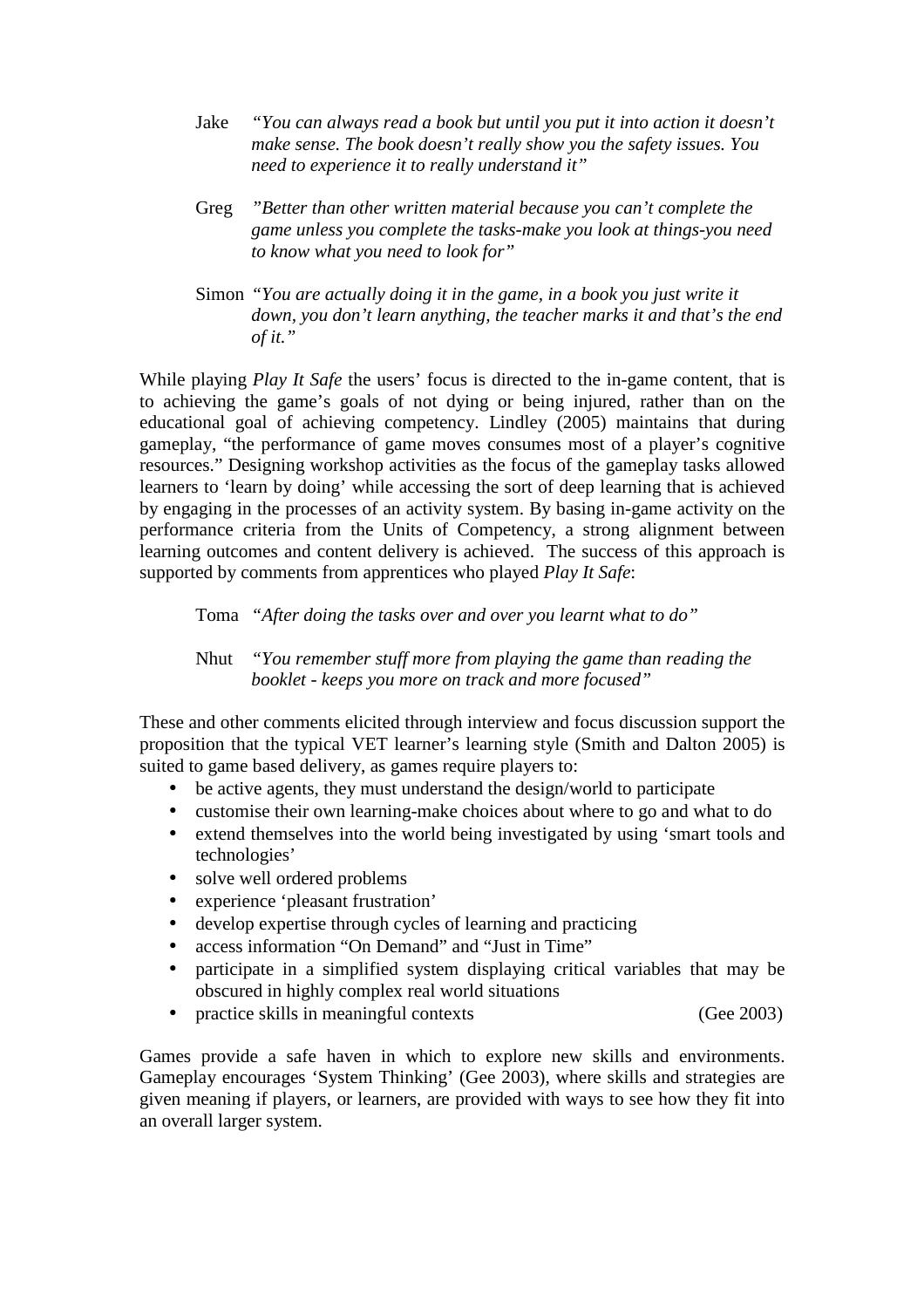# **Conclusion**

Analysis of the learning outcomes of this study showed that *Play It Safe* enhances knowledge and understanding of performance criteria from the three units of competency embedded in the game compared to that which is achieved through traditional delivery. The game significantly improves performance in the assessment tests.

By analysing the impact that the components have in different systems we can see how the interplay of the components impact on learning outcomes. The secondary contradictions of the Activity System engaged in the use of *Play It Safe* appear to effect learning outcomes because of the interaction with subjects' approaches to learning (see Figure 1).

*Play It Safe* provides a highly responsive, immersive learning environment addressing key OHS competencies in engineering pedagogy. It eases constraints experienced in traditional teaching and learning methodologies by aligning the design and inherent characteristics of computer games with VET learning styles (Smith and Dalton 2005). The positive outcome of this research opens possibilities for computer games to become unique tools for education and training. These tools should prove particularly useful to industries where training poses difficulties due to the required down time of expensive machinery or involves hazardous environments, such as in the mining or organic chemical industries. This study suggests an exciting future for targeted games-based training tools in industry, with the potential for increased efficiency, a decrease in avoidable workplace injuries and effective engagement with VET.

# **References**

Biggs, J. (1999). Teaching for Quality Learning at University. Buckingham, SRHE and Open University Press.

Csikszentmihalyi, M. (1990). Flow: The Psychology of Optimal Experience. New York, Harper Perennial.

Engestrom, Y. (1993). Developmental studies of work as a testbench of activity theory: The case of primary care medical practice. Understanding practice: Perspectives on activity and context. S. Chaiklin and J. Lave. Cambridge, MA, CUP**:**  64-103.

Engestrom, Y. (2000). Activity Theory As A Framework For Analyzing And Redesigning Work. Ergonomics 43(7): 960-974.

Gee, P. G. (2003). What Video Games have to Teach us about Learning and Literacy. New York, Palgrave Macmillan.

Gee, P. G. (2007). Good Video Games + Good Learning. New York, Peter Lang.

Hill, R., J. Belanich, et al. (2006). Pedagogically Structured Game-Based Training: Development of the Elect-Bilat Simulation. 25th Army Science Conference.